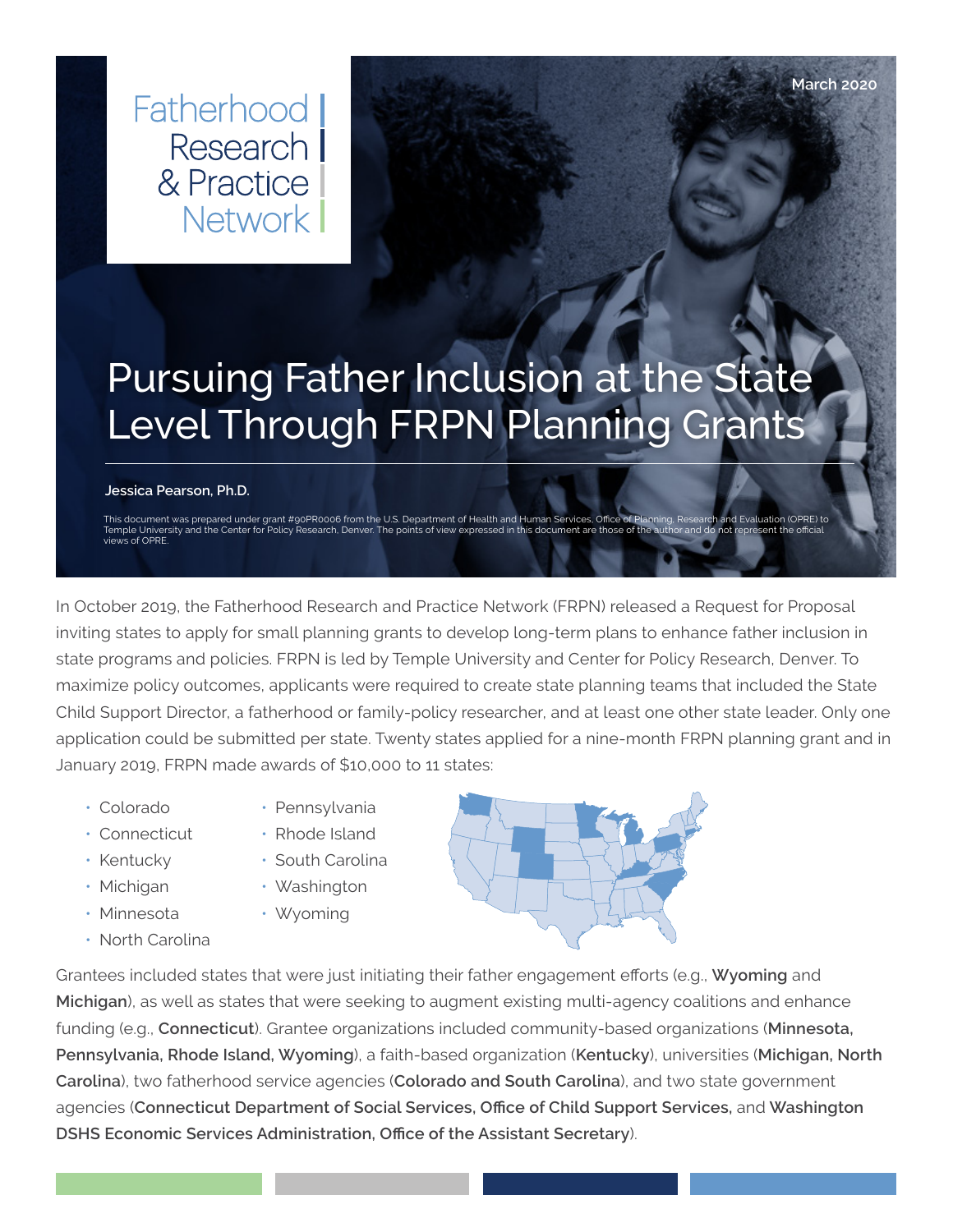#### Pursuing Father Inclusion at the State Level Through FRPN Planning Grants

FRPN funders/researchers supported the statewide planning teams by: preparing a logic model for each planning site highlighting their proposed goals and activities; conducting bi-monthly check-in calls to monitor each team's progress; organizing webinars on fatherhood commissions, fatherhood summits, and engaging with state legislators; and providing teams with site specific technical assistance and resources. At the conclusion of the nine-month grant period, each team was required to submit a written "Goals, Activities and Feedback Report" (the "Action Plan"), in which they provided a final summary of their activities and accomplishments as well as their anticipated next steps. The following is an overview of Activities and Challenges drawn from site-specific Action Plans. A more complete summary is available at [www.frpn.org](http://www.frpn.org)

# **Activities**

#### **Collecting data on the status of fatherhood services and needs**

**Connecticut, Minnesota** and **Washington** did focus groups, surveys, and interviews with impacted fathers to better understand their experiences utilizing state and county services. **Colorado** and **South Carolina** conducted stakeholder interviews as well as "site visits" to key agencies to learn more about their services and identify their priority issues concerning father engagement. **Kentucky** and **Michigan** conducted interviews and focus groups with both fathers and stakeholders, and **Michigan** additionally launched a statewide online survey to map fatherhood programs and resources across the state. Other states including **North Carolina** and **Pennsylvania** worked to develop online guides capable of providing comprehensive, centralized information about state and county resources for fathers.



## **Planning and/or convening a statewide fatherhood summit**

**Colorado** will add a fatherhood track to a planned statewide conference on families in the fall of 2020. **Connecticut** used a Fatherhood Summit co-organized by three state-level agencies to present the results of its focus groups to a wider and influential audience of agency, executive, judicial and legislative attendees. **Kentucky** organized a day-long fatherhood summit for which it enlisted the financial support of the child support agency and a local foundation. **Minnesota** disseminated the results of its data collection activities at the 2020 Summit of the Minnesota Fathers and Families Network. **Pennsylvania** collaborated with the School District of Philadelphia to conduct a statewide conference on early childhood development and the role of fathers. **North Carolina** partnered with the child support agency and the NC Fatherhood Development Advisory Council to augment an annual, statewide fatherhood conference sponsored by the Family Resource Center South Atlantic. **Rhode Island** will be the site of the annual, regional New England Fathering Conference in 2020 and 2021, during which it will disseminate father engagement information to neighboring states. **Washington** conducted a summit focused on the intersection of father inclusion and maternal and child health.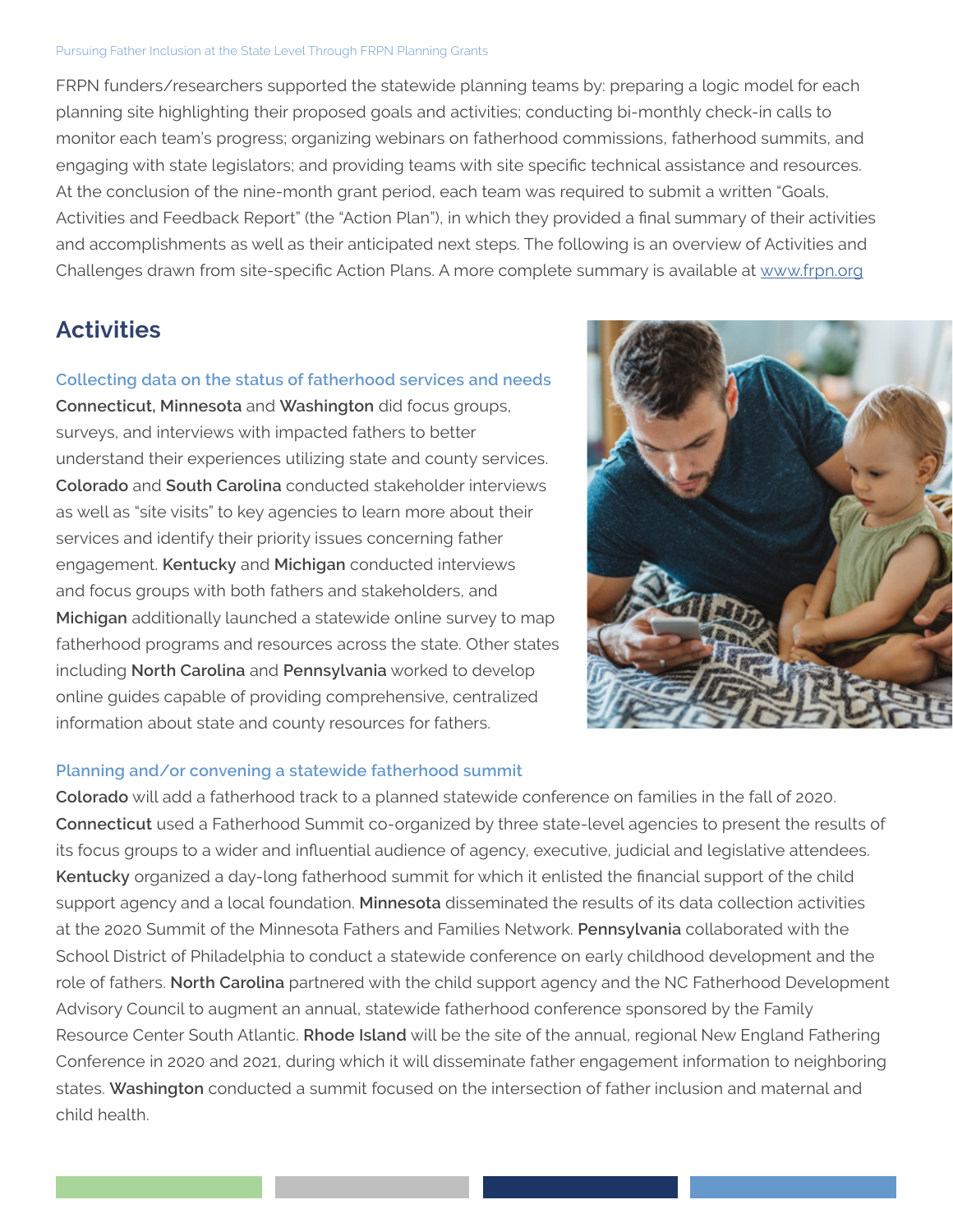## **Multi-agency coalition building**

A number of states went beyond the FRPN grant requirement to create multi-agency planning teams and brought more organizations to the table. **South Carolina** considered over 70 potential agencies for partnerships, held an introductory meeting with 20, and conducted site visits with 14 to better understand their potential fatherhood integration needs. **Michigan** created a statewide advisory group comprised of representatives of multiple agencies across the state which met monthly to discuss a vision for a fatherhood commission and identify resources and gaps. **Washington** created an Interagency Fatherhood Council comprised of agency and stakeholder representatives as well as fathers. In addition to hosting a multiagency summit during the planning project, the Child Support Director of **North Carolina** represented the planning team at monthly inter-agency meetings of the Department of Health and Human Services. **Pennsylvania** built support for a statewide fatherhood commission by collaborating with state and countylevel child support agencies, legislators, members of the Governor's Cabinet and the judiciary, and business leaders. **Connecticut** strengthened its existing multi-agency coalition by building relationships with additional community agencies as well as executive and legislative branch partners.

#### **Strategic planning and state policy review**

**Wyoming** organized a formal, two-day, multi-agency strategic planning retreat that was facilitated by the National Fatherhood Initiative to help the planning team develop a short-, mid-, and long-term vision for fatherhood advocacy. **Kentucky'**s strategic planning effort consisted of monthly meetings of a multi-agency planning group that was facilitated internally and led to the development of plans for a fatherhood summit, strengthened relationships with child support, and the creation of the Commonwealth Center for Fathers and Families. **Michigan** examined how current policies impact fathers and developed internal policy briefs for potential action in the areas of child support, child welfare and criminal justice. **Rhode Island** held monthly steering committee and monthly workgroup meetings to develop a plan outlining eight top priority areas for action to be met over the next two years. And **Pennsylvania** worked with its child support director to develop a project to enhance father engagement by analyzing the current policies and practices of its local and state offices and by establishing Advisory Councils that include parents to guide the agency on new policy.

## **Legislator education and cultivation of legislative champions**

The planning team in **Pennsylvania** organized meetings with key representatives from all three branches of government to educate state elected leaders on the value and urgency of fatherhood advocacy. **Rhode Island** held a "legislative policy roundtable" that brought together impacted fathers and state legislators to engage in conversations about fatherhood policy, held an outreach table at the State House in connection with a Family Policy Academy, and met with the policy director of the Governor's Rhode Island Children's Cabinet. **North Carolina** held a policy breakfast the day before its annual fatherhood conference for similar educational and relationship-building purposes. **South Carolina** held 12 breakfasts for elected leaders to discuss a vision for proactive fatherhood policy and met with the Governor and heads of eight cabinet agencies to discuss a public/private partnership for father inclusion. **Connecticut** and **Kentucky** connected with legislators and state leaders at Fatherhood Summits that they organized or joined.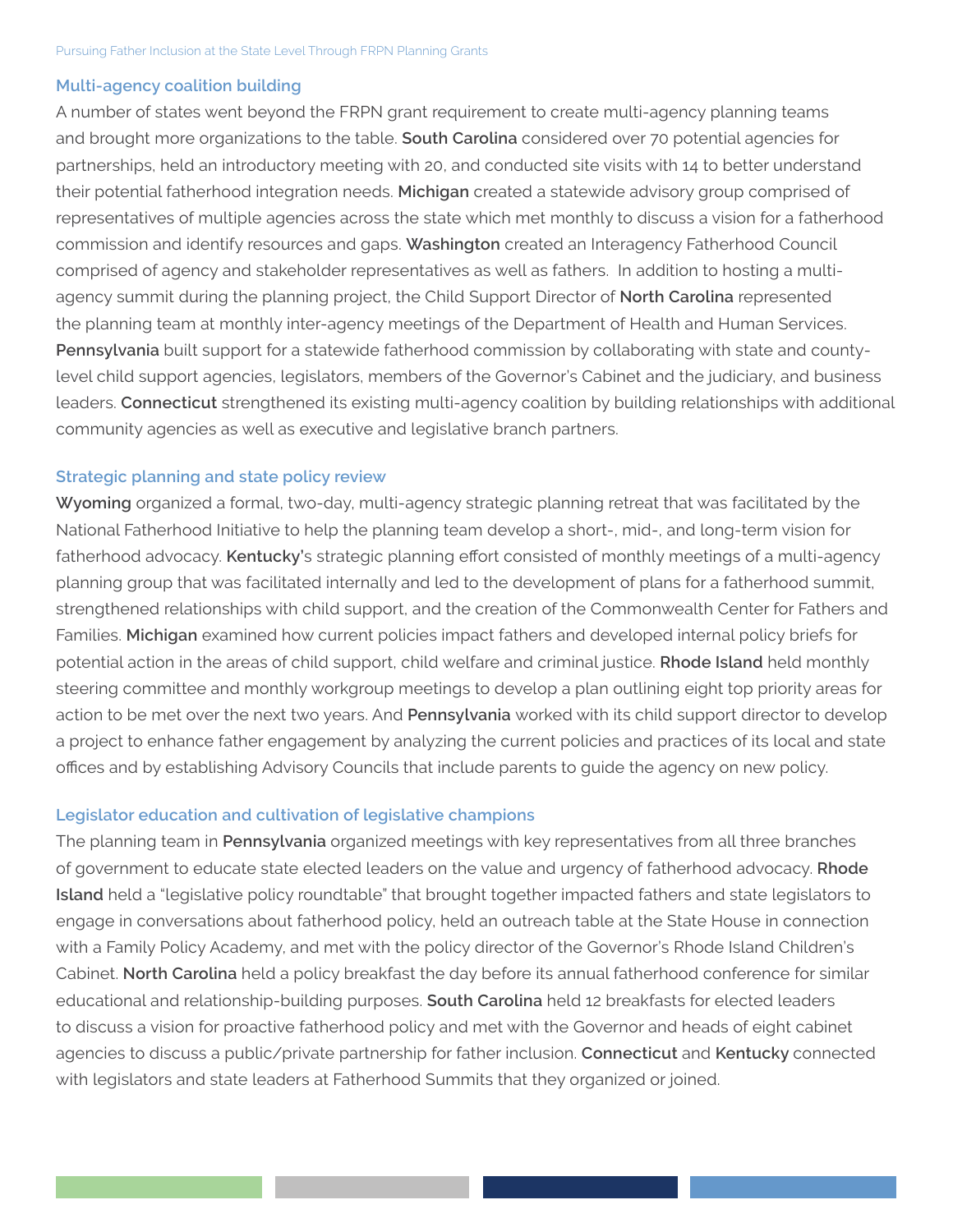## **Funding and creation of a permanent statewide fatherhood commission**

**Colorado, Kentucky**, and **Michigan** began discussions about the types of entities that could host a statewide fatherhood commission, comparing the relative benefits of housing such a commission within a state agency versus a private non-profit. In tandem with this, state teams worked to uncover funding opportunities to sustain their long-term fatherhood work. **Colorado** obtained a \$1.8 million annual appropriation of state TANF funds to support county-initiated work programs for noncustodial parents. **Connecticut, Kentucky, Michigan** and **Rhode Island** all began exploring the possibility of applying for unobligated TANF funds. The **Pennsylvania** Strong Families Commission plans to introduce legislation in 2020 that includes an appropriation.

|                | Interviews & Focus<br>Groups | Multi-Agency<br><b>Coalition Building</b> | <b>Strategic Planning</b><br>& State Policy<br>Review | Fatherhood<br>Summits &<br>Conferences | Legislator<br>Education &<br>Cultivating<br>Champions | Trying to Create<br>a Fatherhood<br>Commission &<br>Funding |
|----------------|------------------------------|-------------------------------------------|-------------------------------------------------------|----------------------------------------|-------------------------------------------------------|-------------------------------------------------------------|
| CO             |                              |                                           |                                                       | ٠                                      | ٠                                                     |                                                             |
| <b>CT</b>      | ٠                            | ٠                                         |                                                       |                                        | ٠                                                     |                                                             |
| KY             | $\bullet$                    | $\bullet$                                 | $\bullet$                                             | $\bullet$                              | $\bullet$                                             | $\bullet$                                                   |
| M <sub>l</sub> | $\bullet$                    | ٠                                         | $\bullet$                                             |                                        |                                                       |                                                             |
| <b>MN</b>      |                              |                                           |                                                       | $\bullet$                              |                                                       |                                                             |
| NC             |                              |                                           |                                                       |                                        | ٠                                                     |                                                             |
| PA             | $\blacksquare$               | $\blacksquare$                            |                                                       |                                        | ٠                                                     |                                                             |
| R <sub>l</sub> |                              |                                           | ٠                                                     |                                        |                                                       |                                                             |
| <b>SC</b>      | $\blacksquare$               |                                           |                                                       |                                        | $\bullet$                                             |                                                             |
| <b>WA</b>      | ٠                            |                                           |                                                       | ٠                                      |                                                       |                                                             |
| <b>WY</b>      |                              |                                           |                                                       |                                        |                                                       |                                                             |

#### **Main Activities Pursued by FRPN Planning Grant Teams**

# **Challenges**

#### **Time and distance**

**Colorado, Pennsylvania, Michigan, North Carolina** reported that geographic distance made statewide organizing difficult. For example, while **Colorado**'s hoped to address the father inclusion needs of rural counties, project activities were conducted in only 3 of 64 counties. States came up with different strategies to overcome geographical challenges. **Michigan** held planning meetings in different parts of the state and discussed the possibility of regionalizing future organizing efforts. **Pennsylvania** hosts its annual statewide conferences in different parts of the state and created regional citizens' policy teams to work with state leaders throughout the state on barriers to father involvement. And **North Carolina** realized it needed to host meetings in locations that are central to multiple state-level agency directors, in order

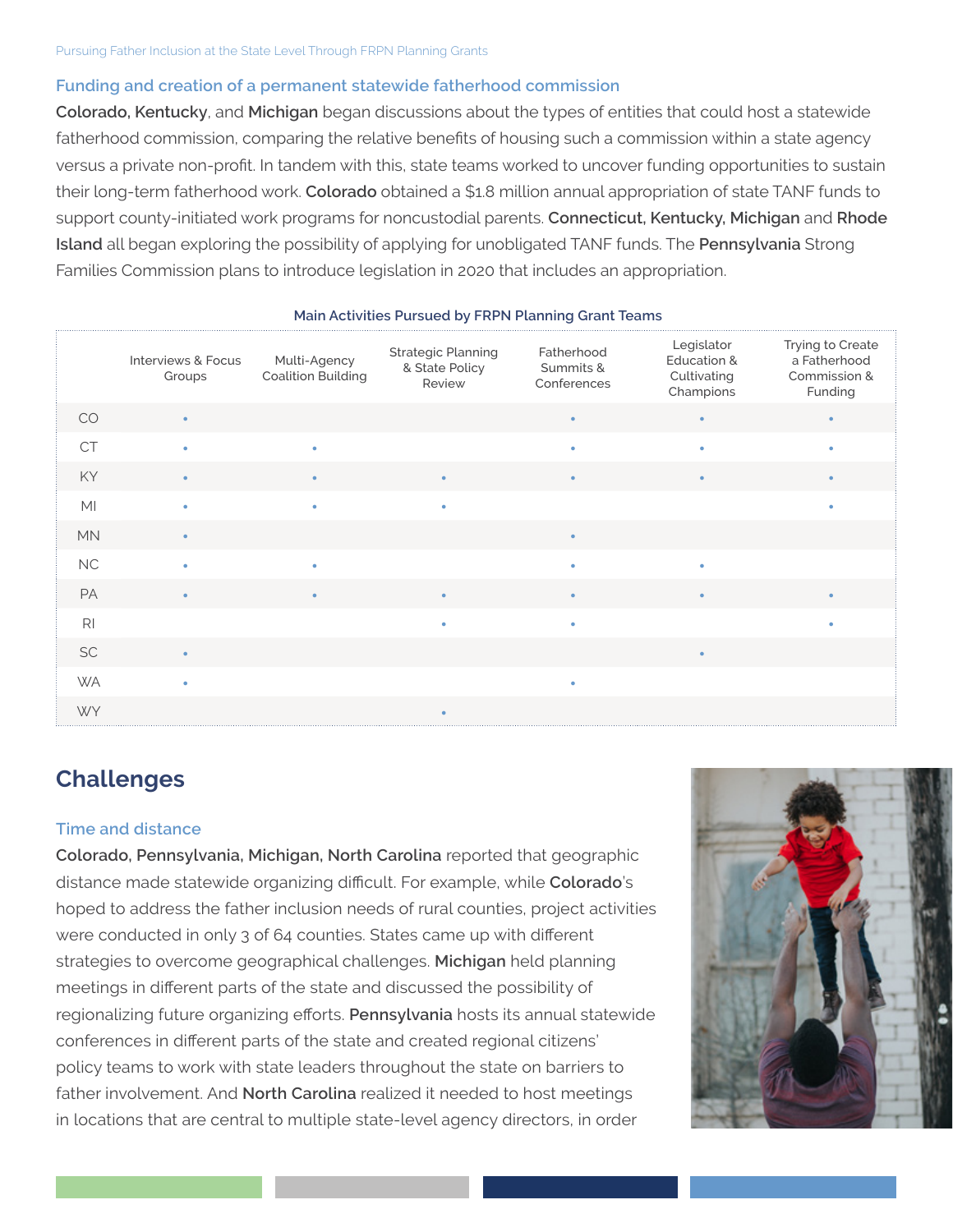#### Pursuing Father Inclusion at the State Level Through FRPN Planning Grants

to best accommodate various schedules. As to time constraints, **Washington** said it was hard to keep state agency policy-level leaders "in the room and engaged." **Wyoming** learned that it needed to give potential attendees more advance notice of meetings and do more reminder calls and emails. **Pennsylvania** found that it needed to reschedule meetings with legislators about fatherhood when other events occurred that turned their attention elsewhere.

#### **Changes in political administration and agency personnel**

While **Colorado** hoped to create a statewide fatherhood commission, the new administration appears to want to reduce the number of Governor-initiated commissions. **Kentucky** enjoyed strong state-level participation and support during the planning process and seeks to maintain key partnerships and endorsements despite a November change of Governor and Cabinet leadership. **South Carolina** described the difficulty of working with elected leaders when the legislature was out of session or was conducting a shortened session (**Pennsylvania**). And following four changes in the director of the Department of Social Services in six years, **South Carolina** decided to focus its planning efforts on middle managers in various state agencies who are influential but tend to be more stable than top leadership.

#### **Lack of data on fatherhood**

Since there are few indicators of father inclusion and absence at the state level, many planning teams feel that fathers are "invisible," and that there are few "baseline measures" against which a father inclusion initiative might be measured. **Rhode Island** used the planning initiative (in part) to work with data managers of various state agencies to create a State Father Engagement Dashboard that will include measures of father engagement drawn from established data sets maintained by state agencies. They also developed and circulated a Father Friendliness Index to assess father engagement in state and local agencies and programs. **Kentucky** cited the lack of data on father engagement as a challenge for their efforts to create a father engagement initiative and to identify the laws, policies and procedures within different agencies that need to be changed. The lack of information of fathers' experiences with the perinatal period, or the "transition to fatherhood," led **Washington** to create and deploy a statewide electronic survey that elicited 338 responses, 85 of which involved fathers with children having a child 3 or younger. The lack of information on fatherhood services and resources, led **Michigan** and **North Carolina** to collect and map information on existing efforts to engage fathers through programs and supports across their states. And **Connecticut** used the Fatherhood Summit to highlight the issue of data development/sharing.

## **Difficulty engaging impacted fathers**

**Connecticut** was interested in hearing from fathers who were not affiliated with an existing fatherhood program but faced challenges recruiting them for focus groups and interviews. **Minnesota** and **Washington** conducted focus groups and surveys with impacted fathers but reported that participation was either not broad enough to be representative of fathers throughout the state or needed to include more marginalized populations since they are overrepresented in state systems. **Wyoming** hopes to engage fathers in an advisory capacity in the development of agency priorities and programs but struggles with obtaining the "authentic voice" of fathers. **Michigan** decided not to conduct surveys with fathers due to a lack of incentive